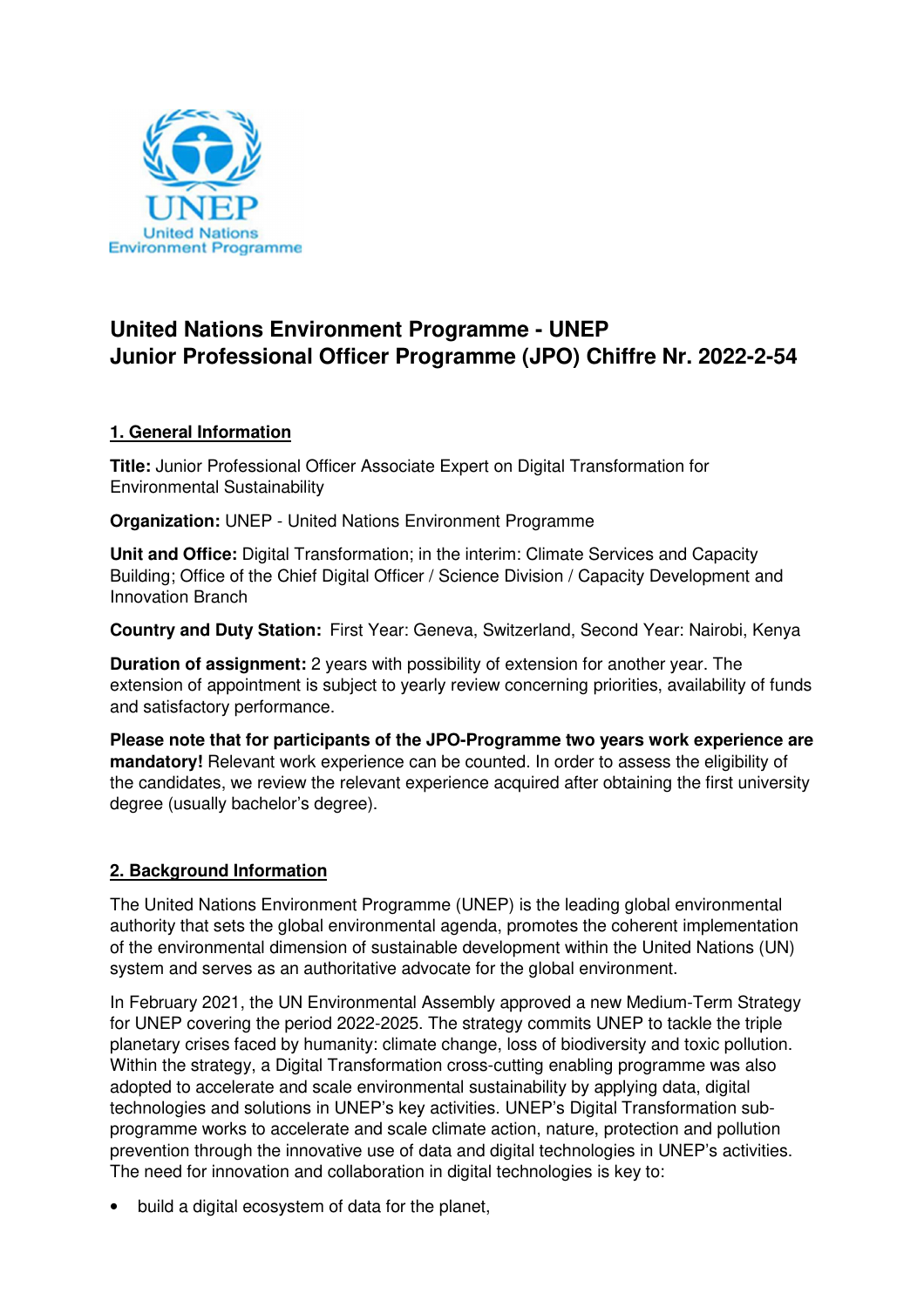- shift market incentives and consumer behaviour through digital channels and partnerships,
- enhance e-governance through inclusive policy development, digital literacy, innovation support and stakeholder engagement,
- transform UNEP into a fully data-driven and digital organization.

The Science Division provides critical inputs toward these Digital Transformation outcomes by providing timely, scientifically credible, policy-relevant environmental analyses, data, and information for decision-making and action planning for sustainable development.. To this end, the Science Division manages the Capacity Development and Innovation Branch, which plans to include new programming elements on digital transformation. To achieve these digital transformation goals, UNEP is establishing a digital transformation centre of excellence at the headquarters level together with a new director level position of Chief Digital Officer (CDO). The CDO will report to the UNEP Executive Director and be represented within the UNEP senior management team of directors. The CDO will lead the Center of Excellence consisting of technical experts on different digital transformation topics that will offer advisory services to all thematic divisions and programmes. It will be supported by a distributed network of additional experts located in each regional office plus a network of focal points located in each division. UNEP is also acting as one of the co-champions in the Coalition For Digital Environmental Sustainability (CODES) and will play a key role in the implementation of the CODES Action Plan for a Sustainable Planet in the Digital Age.

## **3. Supervision**

The JPO will work under the direct supervision of:

**Title supervisor:** Programme Coordinator for Digital Transformation Unit Supervisor: Office of Chief Digital Officer

The JPO and Supervisors will use Inspira, the UN Secretariat platform for online e-Performance, to structure the timing and methodology of feedback and tracking of performance. The performance evaluations will be made available to the donor Government.

## **Content and methodology of the supervision**

Under the overall guidance of the Chief Digital Officer, the Programme Coordinator for Digital Transformation will provide the day-to-day supervision of the incumbent. To further guide the JPO, a performance appraisal system will be developed with concrete goals and actions.

The Programme Coordinator for Digital Transformation will conduct an induction which includes:

• A formal brief on the organization,

• The staff in the Division and the functions of and Digital Transformation Subprogram. During the first 3 months the JPO will:

- Be given reading materials to acquaint him/herself with UNEP's digital transformation activities together with the Medium-Term Strategy and with those of the Coalition for Digital Environmental Sustainability (CODES);
- Conduct further research on digital sustainability from literature to identify new trends and innovations;
- Visit other UNEP programmes located in Geneva such as Green Economy to learn about the UNEP portfolio; and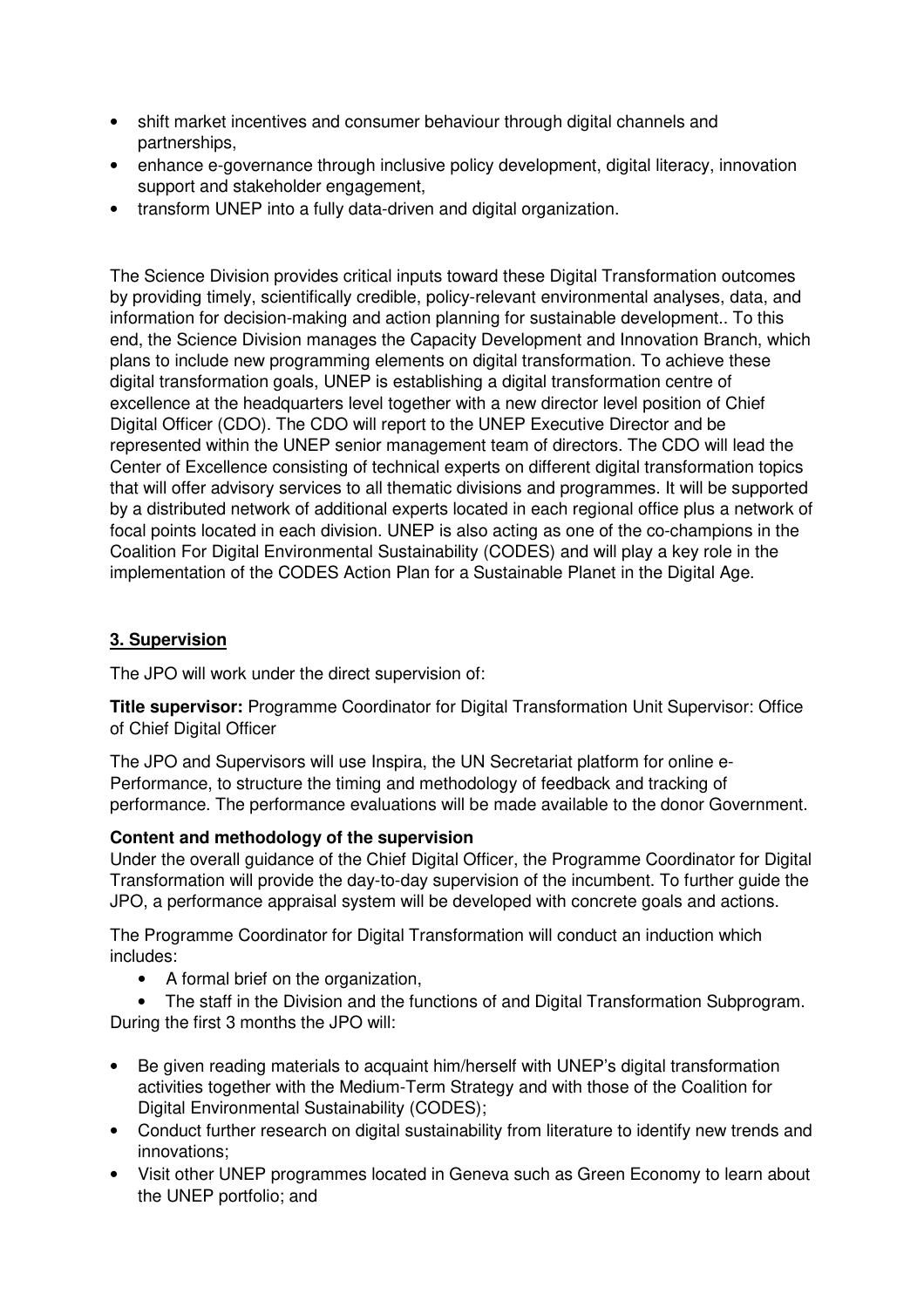• Be involved in the design, development and implementation of existing digital transformation programmes

#### **4. Duties, responsibilities and output expectations**

The incumbent is expected to conduct the following task.

- **Project and programme design, monitoring and reporting:** Assist in the development and design of new projects/programs in the digital transformation portfolio and in the development of the Digital Accelerator Lab in close coordination with the relevant units, government authorities, international and regional institutions, and partner organizations in public and/or private sectors. Develop digital methods for monitoring and reporting on project progress.
- **Partnership formulation:** In close coordination with programme managers, contribute to multilateral digital transformation partnerships aligned to the programme objectives, work plans, and timelines in accordance with the project document and project agreements with the donor;
- **Best practice:** Contribute the design of policy best practices on the contributions of digital innovation to foster environmental sustainability (by developing learning products e.g. online modules, knowledge products);
- **Practical action:** Identify opportunities to pilot test different practical applications of digital technologies to accelerate and scale solutions for climate security, living in harmony with nature;
- **Monitoring and horizon scanning:** Monitor internal and external developments and trends on digital transformation, including in key countries and regions to determine how UNEP's digital transformation work can be strategically aligned;
- **SG's digital cooperation roadmap:** Support the implementation of the Secretary General's Digital Cooperation Roadmap, including through the work plan of the Coalition for Digital Environmental Sustainability (CODES);
- **Manage internal community of practice on digital transformation:** Manage the internal Digital Champions Network, including the outreach tools and the monthly newsletter.

The Junior Professional Officer will be provided with regular feedback on his/her performance and progress, with special attention granted to goal setting and overcoming challenges.

#### **5. Output expectations**

The work of the Junior Professional Officer will contribute to the achievement of the following outputs:

- Programme foundation, including establishing a work plan, implementing projects and monitoring and reporting on impacts.
- New partnerships established.
- Improved delivery of technical advisory services to UNEP
- Establishment and operations of the Digital Accelerator Lab

## **6. Training and Learning Elements**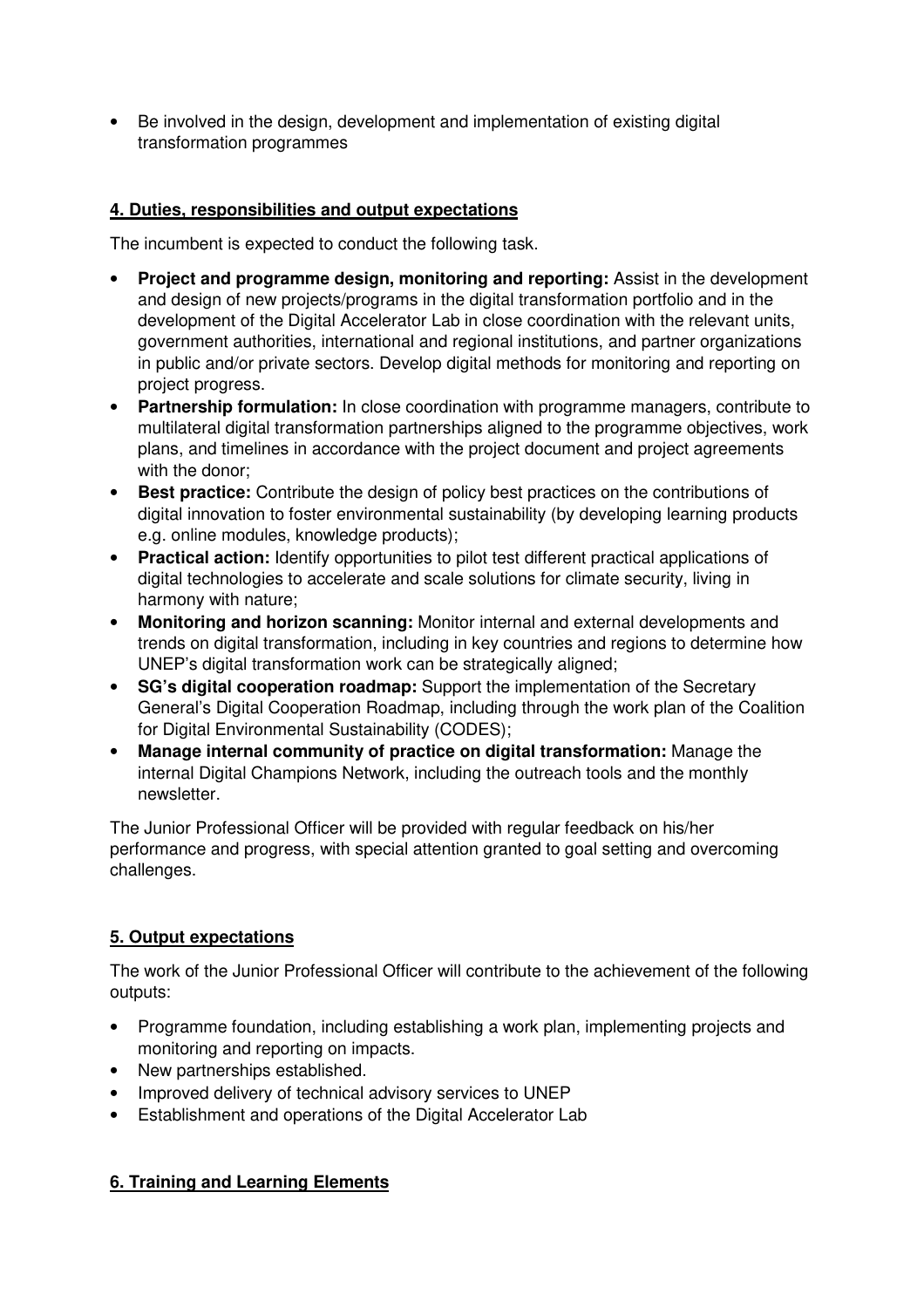# **Training**

The Junior Professional Officer will be offered the opportunity to undertake the following training courses:

- Results-based management training and career development planning: The Junior Professional Officer will be offered opportunities to participate in UNEP's results-based management training and undertake relevant training programmes organized by the UN system
- UN and UNEP's online training programmes: The Junior Professional Officer will be provided with the opportunity to undertake a variety of programmes provided by the UN and UNEP, on topics including data science, digital transformation, and innovation.
- On the job training: The supervisors of the Junior Professional Officer are committed to providing daily on the job training for the Junior Professional Officer's effective operation in the UN system
- Specialized training will be agreed upon in consultation with the supervisor

#### **Learning elements:**

After one year the Junior Professional Officer will be:

- Having a good understanding of the UNEP programme planning cycle and the role of digital technologies to accelerate climate action, nature protection and pollution prevention.
- Able to provide project formulation, monitoring and reporting as evidenced by the ability to draft an annual programme of work and project concepts in the areas of digital transformation.

After two years the Junior Professional Officer would:

- Be able to independently design, develop and deliver research on risks and opportunities from digital technologies on the environment, including the design of field
- Be able to independently design, develop and deliver policy briefs for decision makings on thematic digital transformation topics.
- Have the ability to conduct inter-agency consultations on joint training programmes and policy reports
- Be able to support the delivery of training programmes to international and national experts
- Be able to support senior experts in the implementation of field missions.
- Draft project concepts that can support the mobilization of financial resources
- Design and deliver social media campaigns and engagements.

After three years (if applicable), the JPO would:

- Have the ability to independently function as a professional in the field of digital sustainability
- Be ready for similar appointments in the UN system and other organizations of international repute.

#### **7. Qualifications and experience**